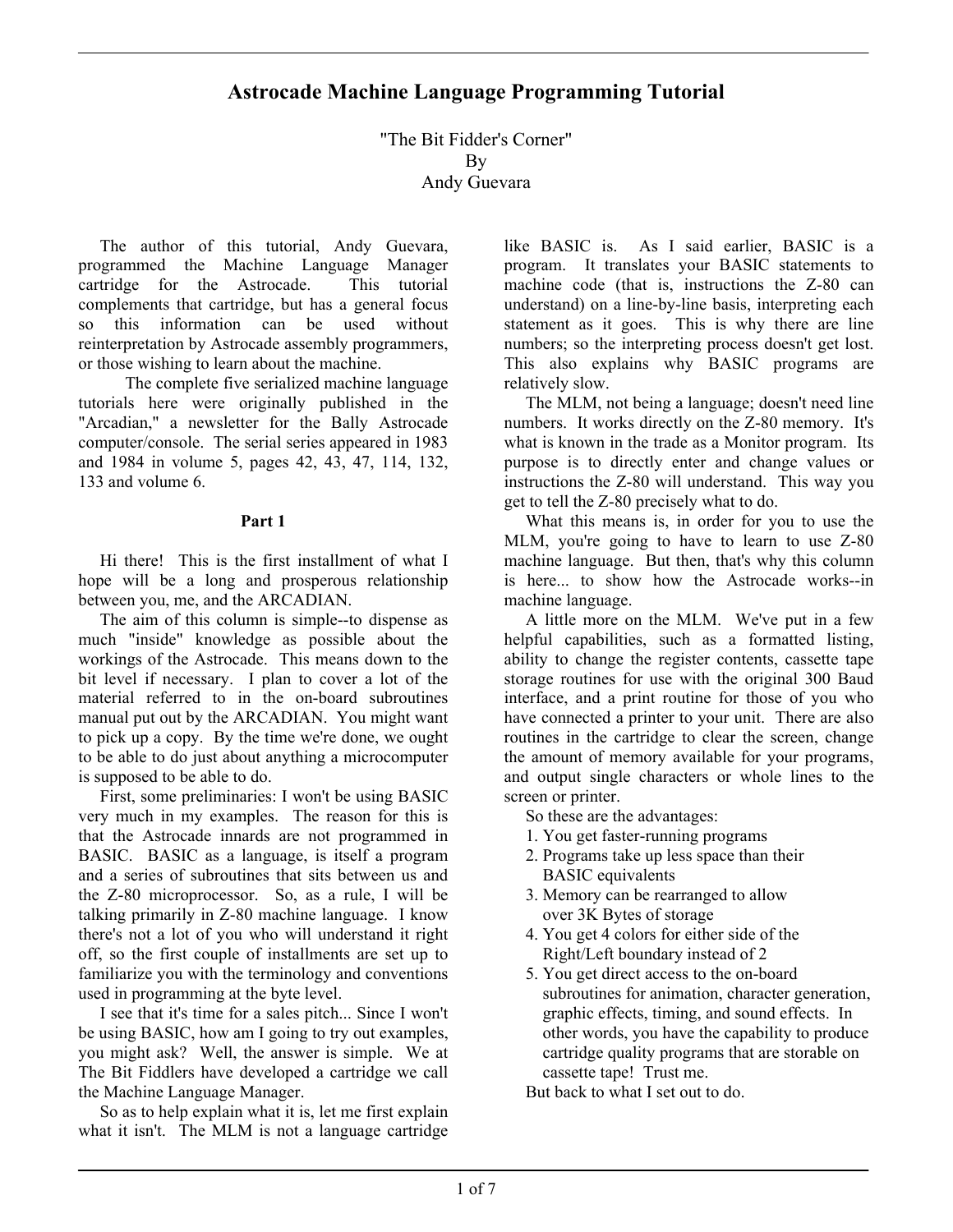The Z-80 talks in, and responds to Bytes. Fine, what's a Byte? Well, a Byte is made up of 8 Bits. Bit is short for Binary Digit. So the Z-80 talks in Binary.

 Think of it this way: At the Z-80 data port there are 8 ON-OFF switches lined up side by side. There are only two states each switch can be in: ON or OFF. This is how Binary (Base 2) arithmetic works.

 To give the Z-80 a particular instruction code, we can set the switches to a particular combination of ON and OFF states. Let's assign the number 1 to the ON state and 0 to the OFF state. Now we can do it in terms of a binary code, such as 01100110.

 Well, there's a better way yet. We can translate this binary number into one we can better understand. For example,  $00000001=1$  Base 10. Simple enough. Let's drop the leading zeros for now. OK, let's add 1+1 in Base 2:  $1+1=$  ? Since values can only be 1's and 0's, we have to put a 0 and carry a one into the next column. The answer then is 10 in Binary, 2 in Base 10.

 Well what's all this mean? It means we don't have to keep track of Z-80 instructions in configurations of 8 individual bits. We can do it by converting to numbers.

Binary goes like this:

| 0000 | O |
|------|---|
| 1    | 1 |
| 10   | 2 |
| 11   | 3 |
| 100  | 4 |
| 101  | 5 |
| 110  | 6 |
| 111  | 7 |
| 1000 | 8 |

and so on, to 255 for all 8 hits being turned ON. But this is a little unwieldy if we have to go back and forth to the Binary form. So let's try a different approach.

 Break the 8 bit configuration into two 4-bit subcodes, like 0110 0110. Now each subcode, called a Nibble (honest!), can be a number from 0 to 15. Let's further constrain it by saying each nibble can only have a 1-digit representation. That would sake 0110 0110=66 in the new code.

But what about the numbers 10 to 15? Well, since we can't have 2-digit nibbles, we'll assign the letters A through F for these values. Welcome to the Hexadecimal world!

 In this system, each four bits represents one Hexadecimal column. That is: F+1=10 in Base 16. It equals 16 in Base 10.

 The reason for all of this is that almost every book ever written for the Z-80, or any other microprocessor, leans heavily on Hex numbers. At 2 digits per byte you can see why, in terms of printer's ink alone!

 OK, we know that Z-d0 instructions are coded in Bytes made up of 2 Hex digits. But how do we get the codes into memory? And where do we put them? How does the Z-80 know where to go to get at them? Answers to these and other burning questions will be in next month's column.

 One last thing. I'd like to hear from you and what you think about the column. Is it at too low a level or too high? Also, are there any requests? Do you have a particular problem or application that you would like addressed? Drop me a line!

 The format of the column is still flexible and YOU are the ones to benefit. See you next time.

#### **Part 2**

 Hello again! Last month we covered a little bit of binary and Hexadecimal code and talked a little about what bytes are. This month, knowing that the Z-80 responds to these 8 bit lumps called bytes, we'll go over how and where to put them into memory.

 But first, to help you along with Hex numbers, I've put in this handy-dandy table.

| Hexadecimal Columns |                       |                |                |                |                                |                |                          |                      |                     |             |                |
|---------------------|-----------------------|----------------|----------------|----------------|--------------------------------|----------------|--------------------------|----------------------|---------------------|-------------|----------------|
|                     | 6                     |                | 5              |                |                                |                |                          | っ                    |                     |             |                |
| HEX                 | DEC<br>$=$            |                | $HER =$<br>DEC |                | $HEX = DEC$                    | $HEX =$        | DEC.                     |                      | $HEX = DEC$         |             | $HEX = DEC$    |
|                     |                       |                |                |                |                                |                |                          |                      |                     |             |                |
| $\Omega$            | $\Omega$              | $\cap$         | $\Omega$       | $\cap$         | $\Omega$                       | $\cap$         | $\Omega$                 | $\Omega$             | $\Omega$            | $\Omega$    | $\Omega$       |
| 1                   | 1,048,576             | 1              | 65,536         | 1              | 4,096                          | 1              | 256                      | 1                    | 16                  | 1.          | 1              |
| $\overline{a}$      | 2,097,152             | $\overline{a}$ | 131,072        | $\overline{a}$ | 8,192                          | $\overline{a}$ | 512                      | $\mathfrak{p}$       | 32                  | 2           | $\mathfrak{D}$ |
| 3                   | 3, 145, 728           | 3              | 196,608        | 3              | 12,288                         | 3              | 768                      | 3                    | 48                  | 3           | 3              |
| 4                   | 4,194,304             | 4              | 262,144        | 4              | 16,384                         | 4              | 1,024                    | 4                    | 64                  | 4           | 4              |
| 5                   | 5,242,880             | 5              | 727,680        | 5              | 20,480                         | 5              | 1,280                    | 5                    | 80                  | 5           | 5              |
| 6                   | 6,291,456             | 6              | 393,216        | 6              | 24.576                         | 6              | 1,536                    | 6                    | 96                  | 6           | 6              |
| 7                   | 7,340,032             | 7              | 458,752        | 7              | 28,672                         | 7              | 1,792                    | 7                    | 112                 | 7           | 7              |
| 8                   | 8,388,608             | 8              | 524,288        | 8              | 32,768                         | 8              | 2,048                    | 8                    | 128                 | 8           | 8              |
| 9                   | 9,437,184             | 9              | 589,824        | 9              | 36,864                         | 9              | 2,304                    | 9                    | 144                 | 9           | 9              |
|                     | A 10,485,760          | Α              | 655,360        | Α              | 40,960                         | A              | 7,560                    | Α                    | 160                 | Α           | 10             |
|                     | B 11,534,336          | B              | 720,896        | В              | 45,056                         | В              | 2,816                    | B                    | 176                 | B           | 11             |
|                     | $C$ 12,582,912        | C              | 786,432        | C              | 49,152                         | C              | 3,072                    | C                    | 192                 | C           | $12 \,$        |
|                     | D 13,631,488          | <sup>D</sup>   | 851,968        | D.             | 53,248                         | D              | 3,328                    | D.                   | 208                 | D.          | 13             |
|                     | E 14,680,064          | Ε              | 917,504        | $\mathbf E$    | 57,344                         | E.             | 3,584                    | E.                   | 224                 | E           | 14             |
|                     | F 15,728,640          | F              | 983,040        | F              | 61,440                         | F              | 3,810                    | F                    | 240                 | $\mathbf F$ | 15             |
|                     |                       |                |                |                |                                |                |                          |                      |                     |             |                |
|                     | 2 3<br>0 <sub>1</sub> | $\overline{4}$ | 6<br>-5<br>7   | $\cap$         | 2 <sup>3</sup><br>$\mathbf{1}$ | 4              | 5<br>6<br>$\overline{7}$ | $\mathfrak{D}$<br>1. | 3<br>$\overline{4}$ | 5<br>4      | 6<br>7         |
|                     | <b>BYTE</b>           |                |                |                | <b>BYTE</b>                    |                |                          |                      | <b>BYTE</b>         |             |                |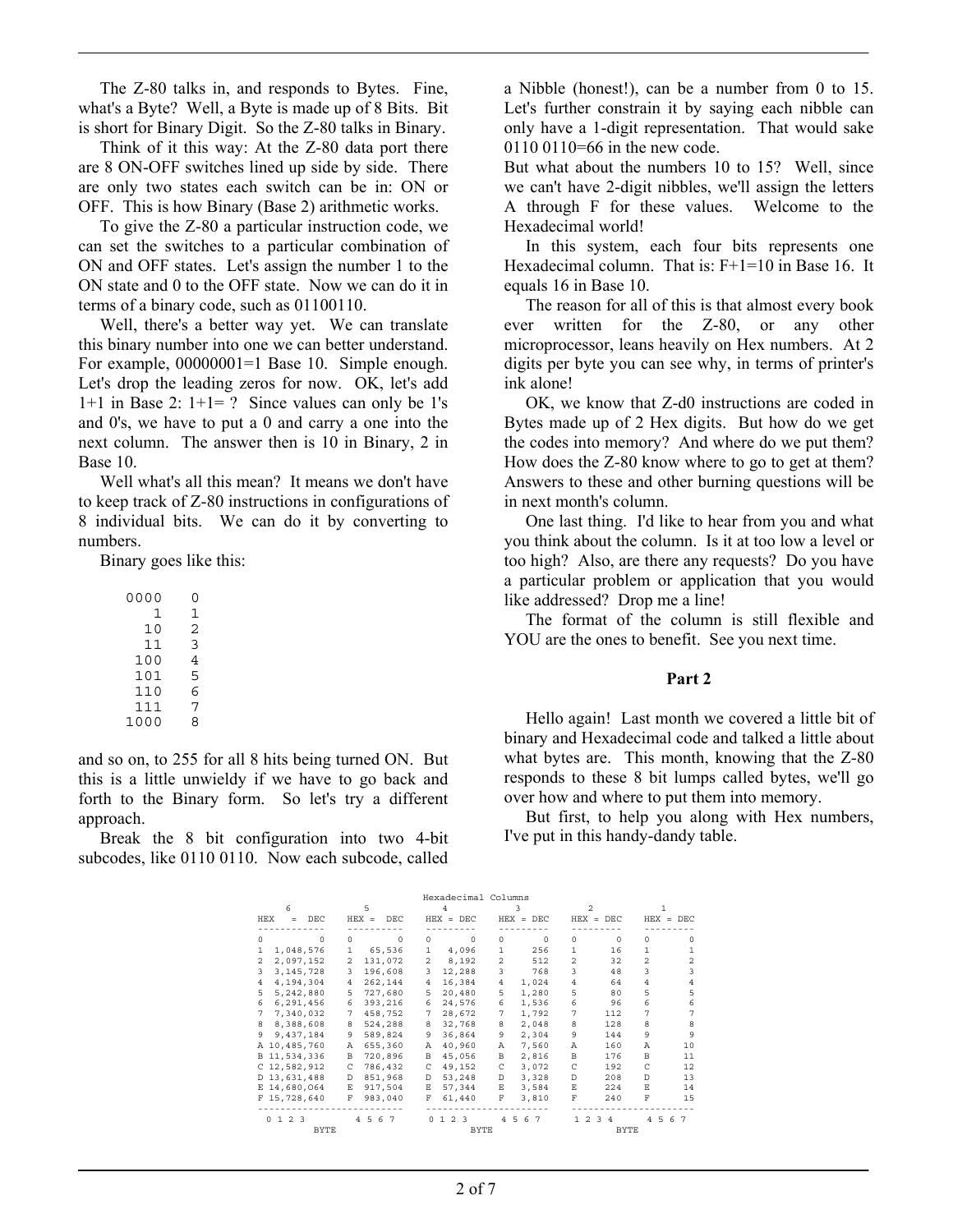To show how it works, we'll do a few Hex to decimal conversions, since a lot of people don't believe that Hexadecimal is a real number system. As you recall, Hex is a base 16 number system. This means there are 16 distinct numbers per column. In base 10, the numbers for any column are 0 thru 9. So it is for Hex... except we have to invent characters for the numbers above 9. To make them memorable, we'll make those characters A thru F.

 Take a look at the columns under the heading "1" on the table. The numbers under the heading 'HEX' are the Hexadecimal numbers (clever, right?). Notice the corresponding values on the right. It's all the same until you get to A. Like with decimal, when you get to the largest value you can have in a column, to make the value one larger, you put a zero then add one to the next column, on the left. Like going from 9 to 10. Except it's F to 10. Anyway, let's do a few examples.

 Since we're working with numbers 4 digits long, we'll only use the columns labeled 1 thru 4. Let's take the number 4000H. The 'H' is there to identify it as a Hex number. To convert, take the leftmost digit, and find it in the table under '4'. To the right of the digit will be its decimal equivalent. You should have found 16,384. The remaining three digits are zeroes, and equate to zeroes in decimal. Adding up all the equivalences gives us 16,384, as you might have guessed. As you probably already know, this is the value of the first address in RAM memory. But more on that in a bit. Let's do FFFFH.

 This one's easy too. Since F is the last entry in every column, we take the last corresponding number in each of the four columns and add them together:

 $61,440 + 3,840 + 240 + 15 = 65,535$ 

which is the highest 4 digits can go. The same operation applies for any Hex number conversion. So, let's get on to other things.

 As luck would have it, each byte in memory has its own unique address. This address is a number, two bytes (sixteen bits) long. Being sixteen bits, the address can be a value from zero to 65,535 (affectionately known as 64k) in decimal, which is zero to FFFF in Hex. The designers of the Astrocade decided to assign certain address ranges to specific purposes. For instance, the system programs in ROM (Read Only Memory-you can't change it), start at address 0000 and proceed to address 1FFF in Hex, which is 8191 in decimal. Starting at address 2000H and going on up to 3FFFH is address space available for plug-in cartridge ROM. There is no physical memory at this range of addresses until a cartridge is put into the slot.

 RAM memory (standing for Random Access Memory, which doesn't really say that it's alterable, although it is) starts at address 4000H (16384 decimal). This is where all user programs, variables, and graphics go. It continues on to 4FFFH which is the last address used by the Astrocade. All of this RAM area, believe it or not, is mapped to the TV screen. It's where you put information when you want it to show on the screen. There are tricks to hide it when you don't want it to show, but we'll get to that in our segment on graphics.

 When you add external memory to the system, you have to make it respond to the addresses above 5000H so that you don't interfere with memory inside the Astrocade. This added memory is not mapped to the screen, so it's entirely available for programs and data. We'll explore the implications of that idea later also.

 Got all that? I didn't think so, but let's forge ahead anyway. You can see that unless we have external RAM, we can only use the address space from 4000H to 4FFFH for our programs. All the rest is previously assigned. We'll get into particular addresses a little later when we start putting together programs of our own.

 This seems like a pretty good place to close it up. Next time, we'll take a look at the Z-80's instruction set, and get a feeling for how the registers are used. Who knows? Before long we may be able to figure out what Mike Skala was talking about in his column on graphics. Hang in there!

## **Part 3**

 Hello again! Time to forge ahead in our quest for Z-80 knowledge. Last time we went over the Hexadecimal number system. Today we're going to cover the Z-80 registers and a few of the instructions, so we can get a feel for how the little monster is programmed.

 I'm sure you're all aware of the variables A thru Z as used in BASIC. Well, the Z-80 has several internal storage places of its own that are not unlike the BASIC variables. These are the registers. They are 8 bits wide, meaning they can hold values from 0 to FF (255 for you decimal types). Most are general purpose, but a few are reserved for special uses.

 The registers are used primarily for storing information for quick access, and for doing most of the arithmetic functions of the instruction set. Another use is to hold an address for accessing data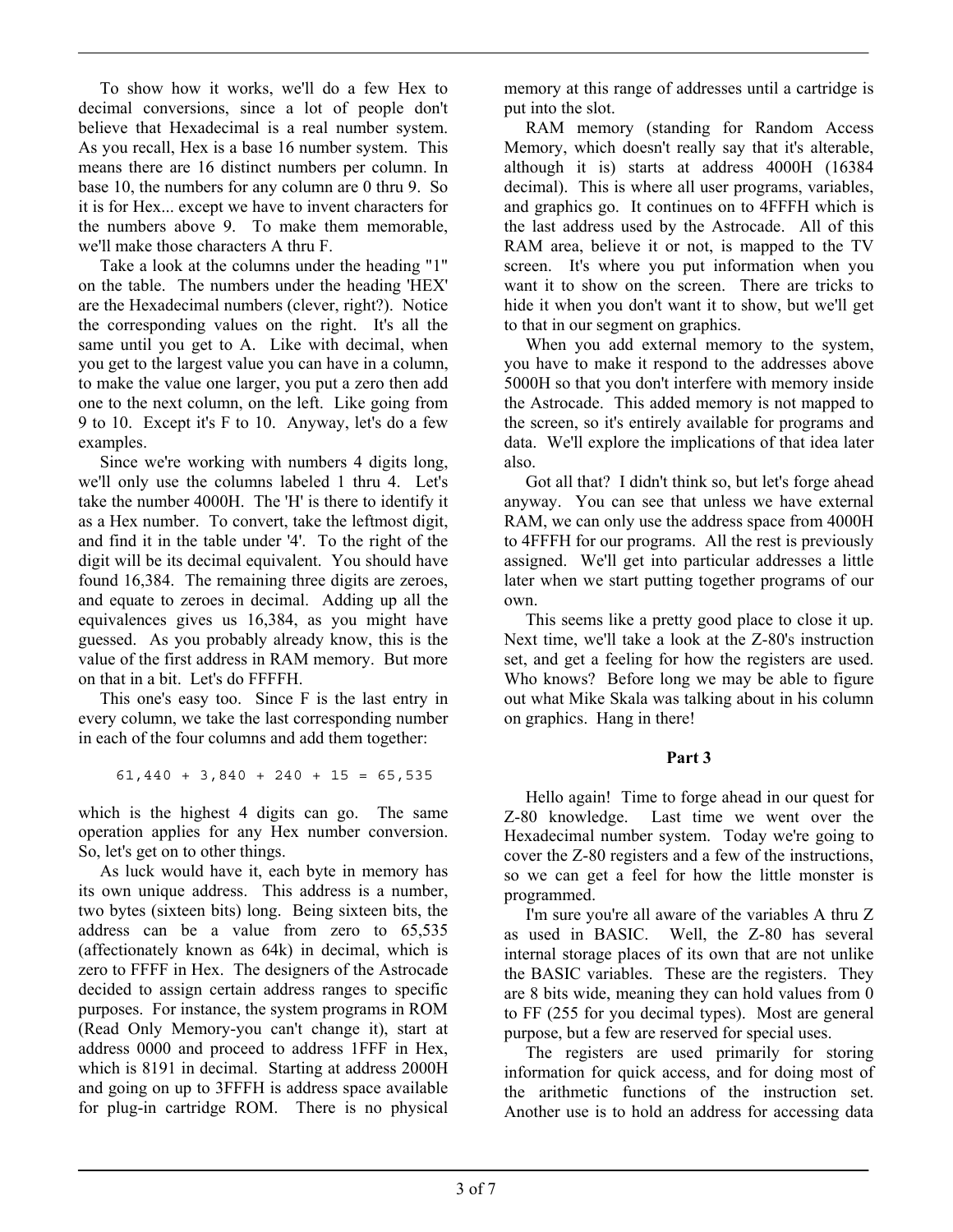from memory. In this case, two registers are paired together to form a 16 bit address word.

 The names of the registers are: A,B,C,D,E,H, and L. Clever huh? Any of these can be used to hold an 8 bit value. The A register is the most often used because the answers to 8 bit additions, subtractions, and other computations end up in the A register. For 16 bit manipulations, the pairs BC, DE, and HL are used, with the answers going to the HL pair.

 The HL pair is important for another reason. When moving data from one location in memory to another, or loading one of the other registers with data from memory, the HL pair can be used as an intermediate addressing register. That is, I can put an address in HL, and load the A register with the data located at the address held in HL. Further, if I need a string of values, like in a table, I could put the starting address of the table in HL and load A from (HL). The parentheses mean "the location addressed by." Remember that. Getting the rest of the values from the table is then just a matter of incrementing the value in H and L and performing the same load instruction.

 The H and L registers are so named because they hold the High and Low bytes of an address in memory. The other names were simply done for convenience.

 Well, that ought to be enough on the registers. Let's see how the instructions look. Going back to the small example above, we loaded the A register from a place in memory addressed by the HL register pair. The instruction for this looks like:

#### $LD A, (HL)$

This is the standard format for Load type instructions. The destination of the data comes first, then the source. In this case, the above instruction is read "Load A from the memory location addressed by H

and L."

 There are other ways to put data into a register. We can get it from another register:

LD A,B

or we can get it from memory directly:

 LD A,(4A00H) or we can load the value immediately:

#### $LD A, 4$

 These are what are referred to as "addressing modes." Let's do this the right way:

 $LD A, 4$  is the IMMEDIATE mode

LD A,B and

LD A,(4A00H) are the DIRECT mode

LD A,(HL) is the INDIRECT mode.

 In the IMMEDIATE mode, we get the data from the program itself. It's like A=4 in BASIC. In the DIRECT mode, we get the data from another place, either another register or a memory location (in this case memory address 4A00H). This is like A=B, or A=%(18944). The INDIRECT mode of addressing takes us one step further away by having to know what is in the HL pair first. This is like  $A=^{6}(B)$ , where we had set B sometime earlier. There is also an INDEXED INDIRECT mode, but I don't want to overload you just now.

 Remember that our Z-80 only recognizes numbers. That means that we can't use the shorthand instructions above directly. What we have to do instead is supply the Hex numbers that correspond to the instructions.

For instance,

converts to

LD A,4

# 3E 04

Simple, right? I didn't think. so. Every instruction the Z-80 knows is represented by numbers that are 1, 2, 3, or 4 bytes long. All told, there are 696 instructions in the set, so you can see why the shorthand notation is used.

 From here you can see the need for a good list of the Z-80 instructions (or OP-CODES as they're called). Most (if not all) of the books on the Z-80 have a list in alphabetical order of the Op-codes (also known as mnemonics, the first 'm' is silent), and a list in numerical order of the corresponding Hex numbers.

 In future columns, I will explain groups of instructions rather than try to go through all 696 of them. And in cases where I show a program, I will also include the Hex numbers (Object code) for the instructions I use.

See you next time.

## **Part 4**

 I'm sure by now that a lot of you have gotten some of the 'inside' information on the ARCADE's onboard subroutines. It was one of the first things I sent away for. The question is, how many of you were able to make heads or tails of the information?

 Well, that's what the aim of this column is: explanations of some of the routines and how they are used.

 This all assumes, of course, that you have a working knowledge of Z-8O machine code. If you have that much, then experimenting using BASIC or the Machine Language Manager should be easy for you.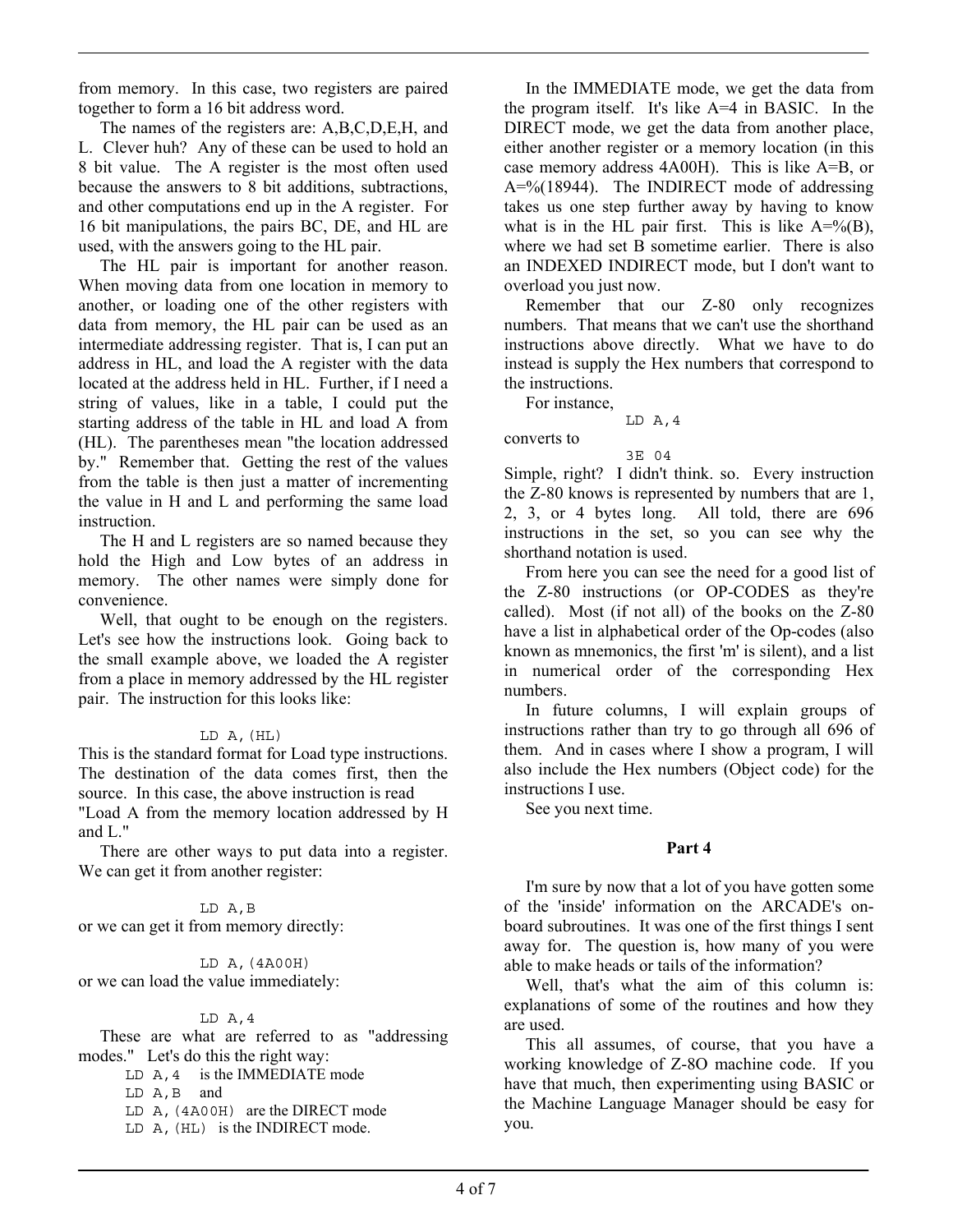Probably the most informative of the documents put out by the ARCADIAN was the on-board ROM description written by Dave Nutting & Associates. It was almost written in English. I say 'almost' because some things were assumed to be common knowledge, and others had missing information or explanations that fell short.

 Since this is the heart of the ARCADE, we'll be covering the subroutines in a little more detail than the Nutting manual. Hopefully, we won't have to dig into the source code to find all the answers.

 First, some preliminaries. All of the on-board Subs have to be called by using the code "FF". The ARCADE is designed to recognize this value as a system call. For my own use, in the assembler that I use, I've defined the labels "SYSTEM" and "SYSSUK" to be the value FF (255 Decimal). The Nutting manual uses these two labels in describing each of the subroutines. The two labels indicate how the arguments (additional information) are to be delivered to the subroutine.

 In all cases, the subroutine number refers to the 'SYSTEM' convention. The subroutine number is what the ARCADE operating system uses to get to the right subroutine. The method used here is to first load the registers with the right arguments, then issue the system call sentinel, SYSTEM (that is, FF), then the number of the subroutine.

 For instance, to call subroutine number 1A (Hexadecimal for 26), using the SYSTEM convention, we would first load all the pertinent information into the registers, then put FF as the opcode, followed by the value 1A. It assembles thusly:

|       | 11 00 4A | LD        | DE, 4A00H   |
|-------|----------|-----------|-------------|
|       | 01 00 11 | T.D.      | BC, 1100H   |
| 3E 00 |          | LD        | A.O         |
| FF    |          |           | DEFB SYSTEM |
| 1 A   |          | DEFB FILL |             |

 The Hex object code is shown on the right. With these instructions the subroutine 'FILL' is called, with execution returning to the very next instruction after the subroutine number. We'll get to what this specific subroutine does later.

 The SYSSUK version of this same call looks like this:

| FF         |        | DEFB SYSSUK |
|------------|--------|-------------|
| 1B         |        | DEFB FILL+1 |
| $00 \t 4A$ |        | DEFW 4A00H  |
| 00 11      |        | DEFW 1100H  |
| n n        | DEFB 0 |             |

 Notice that you don't have to go through the expense of loading the arguments individually. They are "sucked" into the proper registers by the ARCADE operating system. The order that they are put in is therefore very important. Also notice that the subroutine number is 1 greater than before. This will always be true, and is how the operating system knows the difference between SYSSUK and SYSTEM. SYSSUK requires the subroutine number to be one more than its usual value. And SYSSUK will always use an ODD subroutine number.

 The advantage of the SYSSUK structure is more compact code. The disadvantage is the inflexibility. It is better used for absolute cases than for iterative loops. Like for borders that will always be in the same place, rather than objects that will move across the screen.

 A last important point. When returning from a system subroutine, unless otherwise stated, the registers will be set to the loaded values. That is, the values that were loaded before a SYSTEM call, or the values picked up by a SYSSUK call. The exception is when a specific result is to be returned in a register or registers.

 So, now that that's out of the way, let's begin. The very first subroutine, 00, is pretty interesting. This is the system interpreter, not to be confused with the BASIC interpreter. What this routine does is allow the stringing together of several subroutines under one "call." There are no arguments associated with this routine. It looks like this:

| FF             | DEFB SYSTEM |
|----------------|-------------|
| 0 <sub>0</sub> | DEFB INTPC  |

 The subroutines you want to string together then follow the above without using the FF sentinel. For instance, using the FILL example from above, we could fill three different areas of the screen like so:

| FF<br>0 <sub>0</sub>          |       |                                     | DEFB SYSTEM<br>DEFB INTPC        |                                            |
|-------------------------------|-------|-------------------------------------|----------------------------------|--------------------------------------------|
| 1A<br>10 00<br>0 <sub>0</sub> | 00 40 | DEFB<br>DEFW 10H<br>DEFB            | FILL<br>DEFW 4000H<br>0          | WHERE TO START;<br>HOW MANY;<br>WITH WHAT: |
| 1A<br>20 40<br>11             | 10 00 | DEFB<br>DE FW<br>DEFB               | FILL<br>DEFW 4020H<br>10H<br>11H |                                            |
| 1A<br>30<br>50 00<br>FF       | -40   | <b>DEFB</b><br>DEFW<br>DEFW<br>DEFB | FILL<br>4030H<br>50H<br>0FFH     |                                            |
| 02                            |       | DEFB                                | EXIT                             |                                            |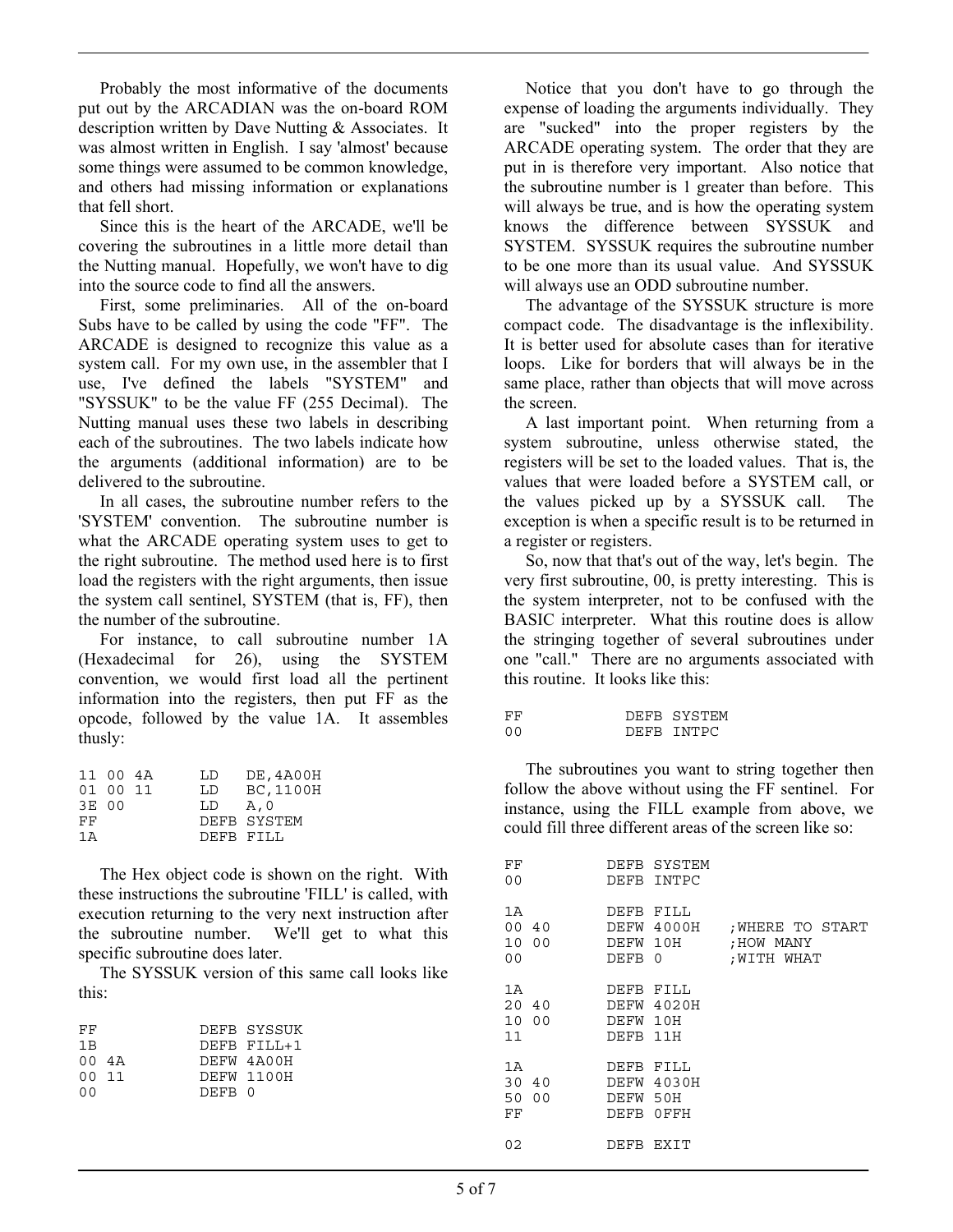The last byte is the subroutine for leaving the interpreter and returning to normal machine language. There are no arguments associated with EXIT either.

 To allow the interpreter to work a little more efficiently, there are subroutines for jumping and calling from within the interpreted string.

 Subroutine 04, RCALL, is for calling a standard machine language subroutine from within an interpreted string. For instance,

| 04 |       | DEFB RCALL |
|----|-------|------------|
|    | 20 4E | DEFW 4E20H |

would call a machine language subroutine at address 4E20H. That subroutine would end with a standard RET (C9), and control would return to the next subroutine in the string.

 Subroutine 06, MCALL, is similar to RCALL, except that the call is to another interpreted string of subroutines. If we had an interpreter string at address 4E20H, then the call would look like:

06 DEFB MCALL<br>20 4E DEFW 4E20H DEFW 4E20H

 The called string would have to end with subroutine 08, MRET. This would make sure the return was to the correct place.

 The final interpreter-related subroutine is number 0AH, 10 for you Decimal types. This is the MJUMP routine, which does a direct jump out of one interpreter string into another. The form is:

| 0Ā |       |  | DEFB MJUMP |
|----|-------|--|------------|
|    | 20 4E |  | DEFW 4E20H |

and, of course, the target of the jump has to be an interpreted string itself.

 Well, that about wraps it up for now. I don't intend to take all the routines numerically down the line like today. Instead, I'll skip around and try to explain how groups of subroutines work together. This way we'll take some of the mystery out of animation, joystick control, and interrupts and such.

 By the way, for those of you who don't recognize some of the assembler directives I use:

 DEFB stands for 'Define Byte" DEFW stands for "Define Word" DEFM stands for "Define Message" DEFS stands-for "Define Storage".

We'll use the last two in examples in upcoming articles.

See you next time.

### **Part 5**

 Well maybe not ALL of them, but enough to get you on your way...

 The largest single source for machine language techniques for the Astrocade is the system description known affectionately as the Nutting Manual. This one document has been the source of almost all the machine language routines used in the latest generation of games (and, from the beginning, in all cartridge games).

 Granted, you do need to know something about Z-80 machine language before tackling this manual. But if that's not a problem, then this is what you need to get that space war game of yours off the ground.

 Curious? Let's take a look at L&M'S Ms. Candyman... What's the first thing you notice? The music of course! There's a complete music processor in the ROM chips on board the Astrocade just waiting to be tapped. And it's done in a much easier way from machine code than from BASIC. There is also information on making rectangles of any size, much like the Box command. And for drawing patterns on the screen from memory.

 Probably what you're most interested in are the routines used to move objects around the screen. Well, there are two ways to do this. The first is to make your own character set with characters of your own choosing. Like a gremlin instead of an "A." Then it's a matter of "printing" them wherever you choose. The second method is to use the vectoring capability of the Astrocade. By setting up a block of memory for specific information, you can let the system take care of moving your character around the screen, keeping track of the movement limits you've defined, and whether or not he's supposed to bounce off walls, etc. That's the one we used. By using the system functions as often as possible, we only needed to develop our own framework to direct the activities of the game. Would you believe that we don't control the notions of the Jokers in Ms. CM? The Astrocade does it for us! All we do is set the speed and stand back...

 Did you know that the SNAP function is built into the system? From machine code it's easy to get to and use. Of course the SHOW function is there too. There's also the capability to scroll any part of the screen, and define the size of the scroll window.

 For keeping track of data, there are routines for handling tables of bytes, words, or nibbles easily. I use these a lot.

 Here's a very little known fact... On board the system, there is a set of floating point math routines.